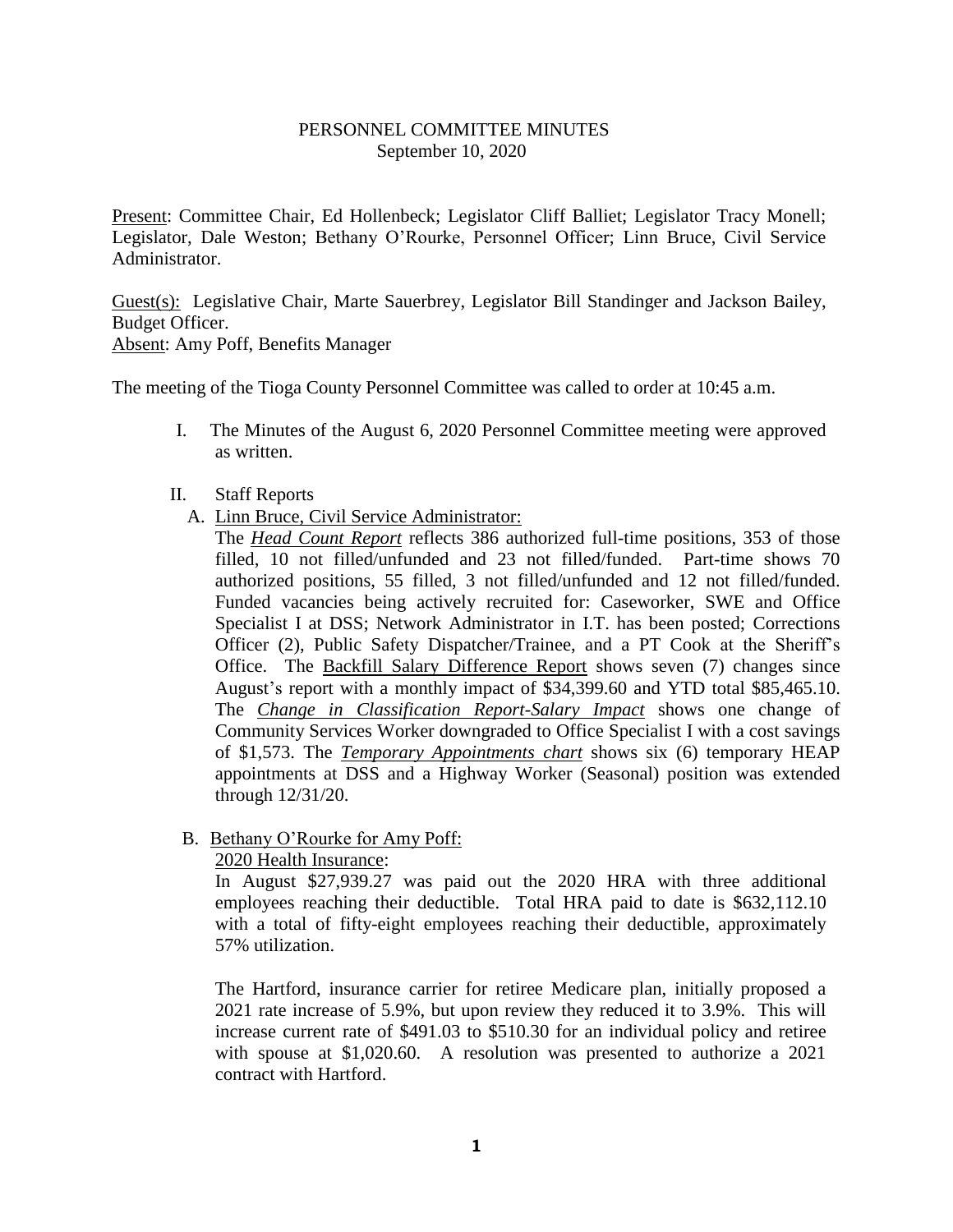### Short-term Disability:

The County provides a short-term disability policy for CSEA and NU employees, excluding elected officials. The Guardian is the current carrier and the policy renews October  $1<sup>st</sup>$ . Smith Brothers was able to get a significantly lower quote from ShelterPoint Life Insurance Company, \$3.78 less per month per covered employee. Based on  $2<sup>nd</sup>$  quarter employee counts this is a savings of approximately \$12,000/year. A resolution was presented to sign a contract with ShelterPoint to administer disability benefits from October 1, 2020 through September 30, 2021.

# Medicare Part B Reimbursement Cap:

Discussion regarding Medicare Part B Reimbursement cap continued. In an effort to streamline the administration of the Medicare Part B reimbursement benefit and to help control costs, Resolution 281-17 was passed in November 2017 setting the reimbursement rate for retirees at \$115/month for 3 years which ends 1/31/2021. Amy has talked this through with Jackson and Stephanie. Discussions between the Legislature and Budget Officer will continue.

# Retiree Health Insurance Question:

There have been discussions regarding a scenario of a married couple who both retire from the County and how to best handle their health insurance coverage. Our labor attorney is researching the best way to handle this situation and Amy has been talking with Excellus regarding the options they may have.

#### C. Bethany O'Rourke, Personnel Officer

Budget Tracking Report:

 The budget tracking report for end of August 2020 was distributed for review. So far in 2020 we have collected \$2,700.00 (62.4%) of our projected revenues. We have spent 58.5% of our appropriations.

III. Old Business: None

# IV. New Business:

Bethany reminded the Legislators that evaluations of Department Heads are due September 11, 2020.

- V. Resolutions:
	- Authorize Contract with Shelterpoint Life Insurance Company for Short-term Disability: Tioga County currently carries short-term disability coverage through Guardian with an annual renewal date of October  $1<sup>st</sup>$ . Tioga County received a one year rate quote from ShelterPoint Life Insurance Company that will be a savings of \$3.78 per covered employee per month. This resolution authorizes the Chair of the Legislature to enter into a contract with ShelterPoint to administer short-term disability for those covered employees effective October 1, 2020 through September 20, 2021.